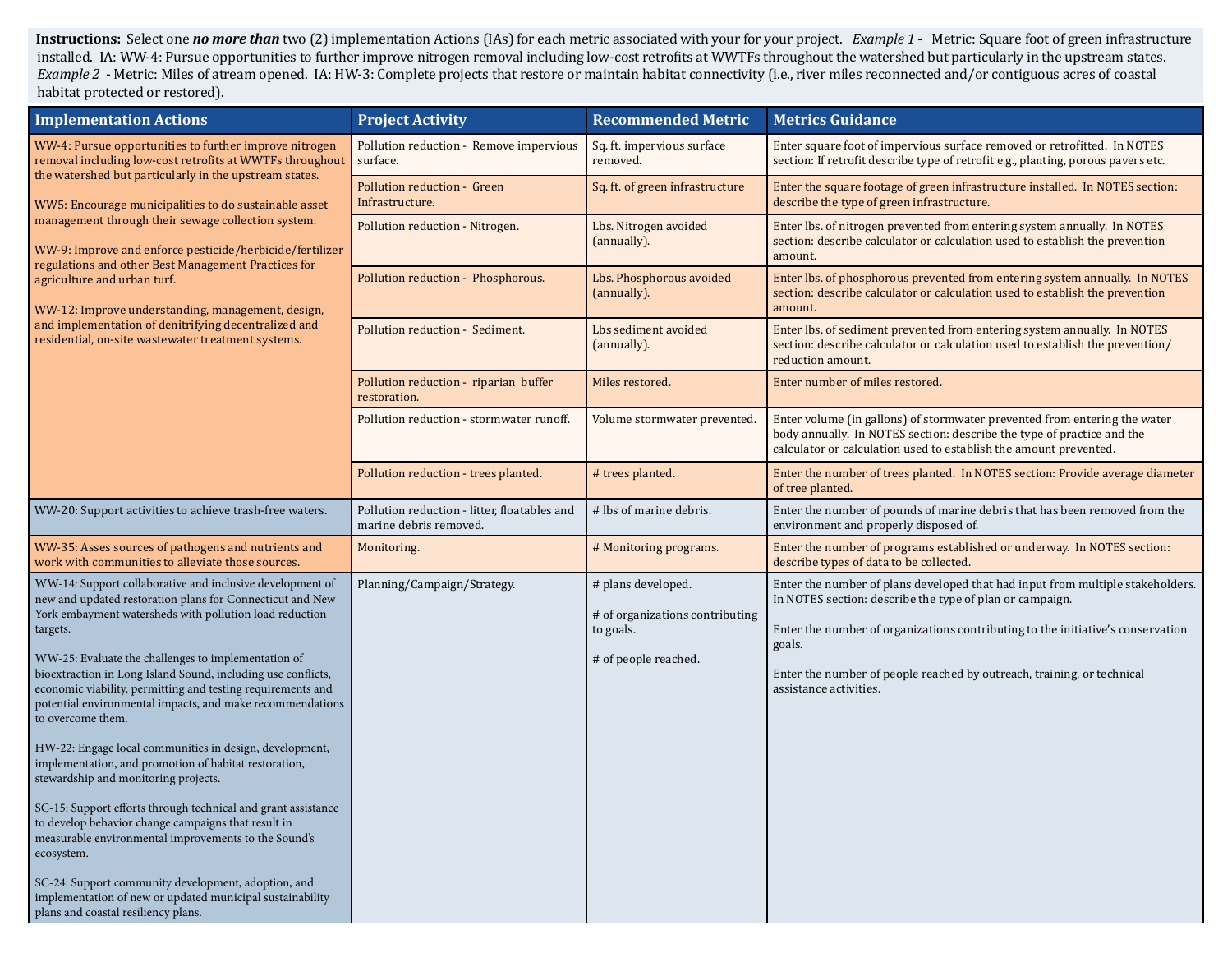| <b>Implementation Actions</b>                                                                                                                                                                                                                                                                                                                                                                                                                | <b>Project Activity</b>                             | <b>Recommended Metric</b>                     | <b>Metrics Guidance</b>                                                                                                                                                                                 |
|----------------------------------------------------------------------------------------------------------------------------------------------------------------------------------------------------------------------------------------------------------------------------------------------------------------------------------------------------------------------------------------------------------------------------------------------|-----------------------------------------------------|-----------------------------------------------|---------------------------------------------------------------------------------------------------------------------------------------------------------------------------------------------------------|
| SM-4: Develop metadata for major monitoring programs relevant to LISS<br>Ecosystem targets for use in an Integrated Management Plan including<br>community science.<br>SM-8: Coordinate and leverage community water quality monitoring<br>programs, enhancing the utility and application of data.                                                                                                                                          | Planning/Research/Monitoring                        | # tools used by decision-<br>makers           | Enter the number of tools developed that are used by decision-makers.                                                                                                                                   |
| HW-1: Complete projects that result in restoration of coastal habitat.<br>HW -14: Develop and implement invasive/non-native species<br>management plans for priority terrestrial and aquatic sites.<br>HW-16: Collect and analyze data on, and restore habitat for, Species of<br>Greatest Conservation Need, including forage species.<br>HW -25: Continue Long Island Sound eelgrass abundance surveys and<br>promote eelgrass management. | Land, wetland restoration.                          | Acres restored.                               | Enter the number of acres to be restored. In NOTES section: list and<br>break-down each specific type of habitat to be restored from the list of<br>Long Island Sound Study Important Coastal Habitats. |
| HW-3: Complete projects that restore or maintain habitat connectivity<br>(i.e., river miles reconnected and/or contiguous acres of coastal habitat<br>protected or restored).                                                                                                                                                                                                                                                                | Barrier removal to restore<br>aquatic connectivity. | # River or stream opened.                     | Enter # of miles restored. In NOTES section: enter miles of riverine<br>migratory corridor to be opened (streams, creeks, rivers) and fish species<br>benefitted.                                       |
| HW-10: Promote management practices that limit human disturbance<br>and protect functional availability of coastal and marine habitats for<br>Species of Greatest Conservation Need, including forage species and<br>other wildlife.                                                                                                                                                                                                         | Species Conservation.                               | BMPs to mitigate recreational<br>disturbance. | Enter the number of acres with BMPs. In NOTES section list the species<br>benefitted.                                                                                                                   |
| HW-11: In lieu of hard armoring, develop and promote the use of<br>living shoreline habitat protection methods (dunes, shorelines, coastal<br>marshes) and standardized living shoreline monitoring protocols while<br>considering the habitat needs of Species of Greatest Conservation Need,<br>including forage species, and reducing wildlife conflicts.                                                                                 | Habitat restoration.                                | Acres of living shoreline<br>restored.        | Enter the acres of living shoreline to be restored. In NOTES section:<br>describe the method used e.g., oyster reefs/castles, reef balls, salt marsh<br>restoration etc.                                |



**Project location at Lynde Point, Connecticut**